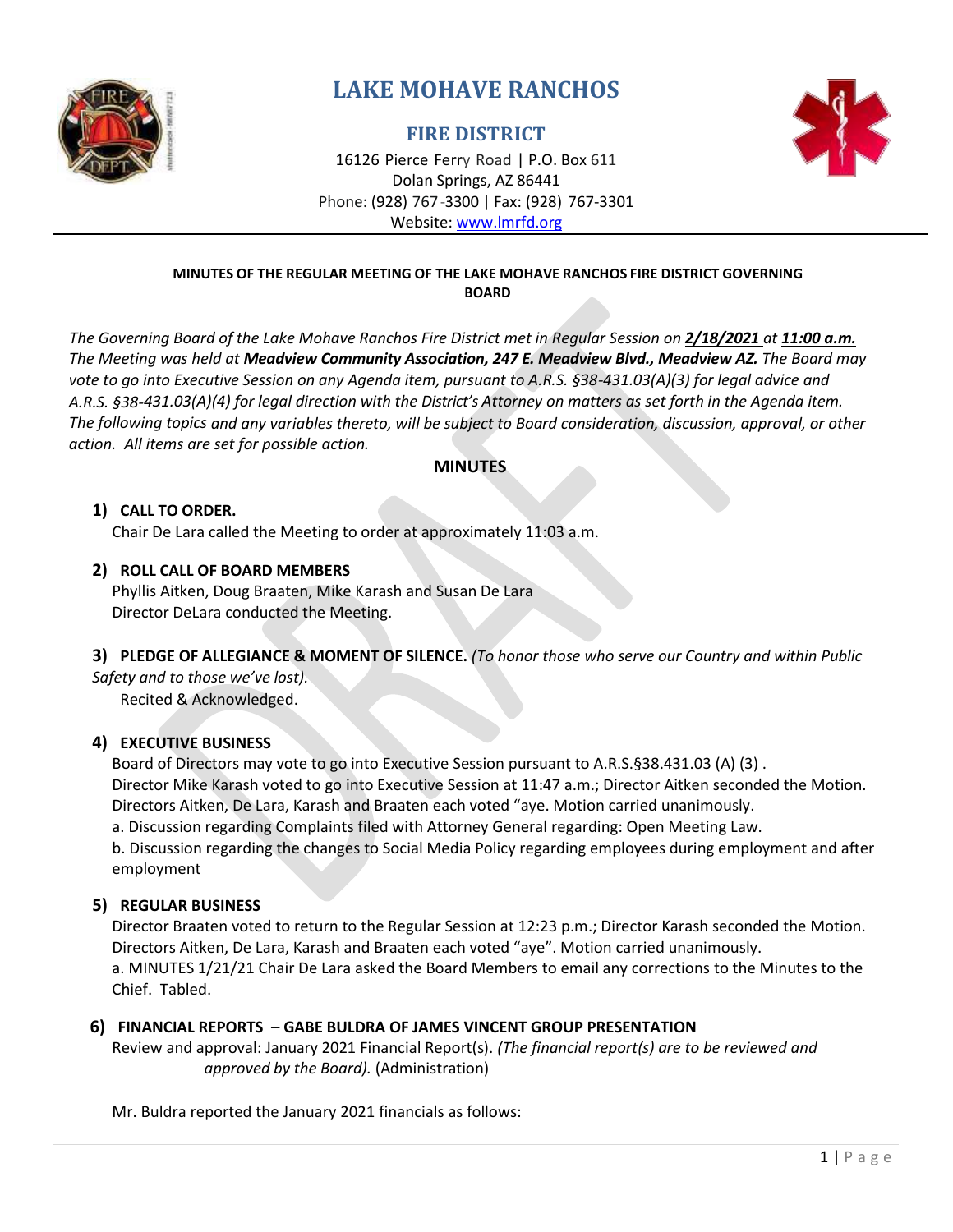- Revenue for the month of January was \$78,053, this was over budget by \$38,225.
- Tax Revenue for January was \$43,059.
- Non Tax Revenue for the month of January was \$34,994.
- Ambulance revenue was \$34,854.
- Expenses for January totaled \$53,663 which was under budget by \$21,323.
- Year to date operating revenue is \$702,449 which is over budget by \$69, 345.
- Tax Revenue is \$493,742 which is over budget by \$30,096
- Ambulance Revenue is \$193,475 which is over budget by \$30, 142.
- Year to date operating expenses is \$453,267 which is under budget by \$131,134.

Overall, Mr. Buldra stated the District's finances are currently looking good. Mr. Buldra, accompanied by his Associate, Ben Archer-Clowes, explained the services his company is contracted to provide to LMRFD, which includes Monthly and Yearly Budget Analysis, Payroll and Accounts Receivable. Mr. Buldra confirmed the problems with the Wells Fargo Bank for bill paying have been resolved and bill paying is running smoothly.

Mr. Buldra detailed the uses of Bill.com, third party software for a new Accounts Payable System, which provides LMRFD with an electronic pay system with internal controls. Mr. Buldra detailed through a PowerPoint presentation the secure audit tracking system; which allows auditors access to conduct their audit. The monthly cost for this software is \$150.00.

In response to Chair De Lara's questions regarding available funds from personnel positions not filled, Mr. Buldra stated that yes but those positions were not budgeted enough. He discussed in next year's budget there could be funds available to raise Suppression staff salaries, but that could be impacted if the US Government passes a bill raising the minimum wage to \$15 per hour; which could impact Suppression and Administrative staff.

Mr. Buldra discussed the history of the recent increase in Pension liability noting that although the 2019 Actuary analysis raised the District's liability from \$880,000 to 2.6 million dollars, the recent Actuary Analysis decreased the amount to 2.1 million. Discussion ensued about the factors current and future that could affect that amount.

A Motion was made Director Karash to accept the Monthly Financial Report. Director Braaten seconded the Motion. Directors Aitken, De Lara, Karash and Braaten each voted "aye". Motion carried unanimously.

Mr. Buldra reported he is in the early stages of preparing for the 2021-2022 audit. He reported that the Legislature is considering raising the property tax cap from 3.25 to 3.50, except for commercial property. The preliminary numbers show great potential for staff increases. The Chief indicated that he would like a line item in next year's budget for training; to include volunteers.

7) CHIEF'S REPORT (The governing body may not propose, discuss, deliberate or take legal action on this matter unless *the specific matter is properly noticed for legal action. Therefore, action taken as a result of the Chief's report will be* limited to directing staff to study the matter or scheduling the matter for further consideration and discussion at a later *date. (A.R.S. 38-431.02.K.)*

#### Run Report:

AMR Transports: 0 Medical Calls 57 Dolan Transports: 32 Dolan Refusals: 5 Dolan Public Assists: 1 Fire Calls: 19 Mutual Aid Calls: 0 Hwy 93 Calls: 14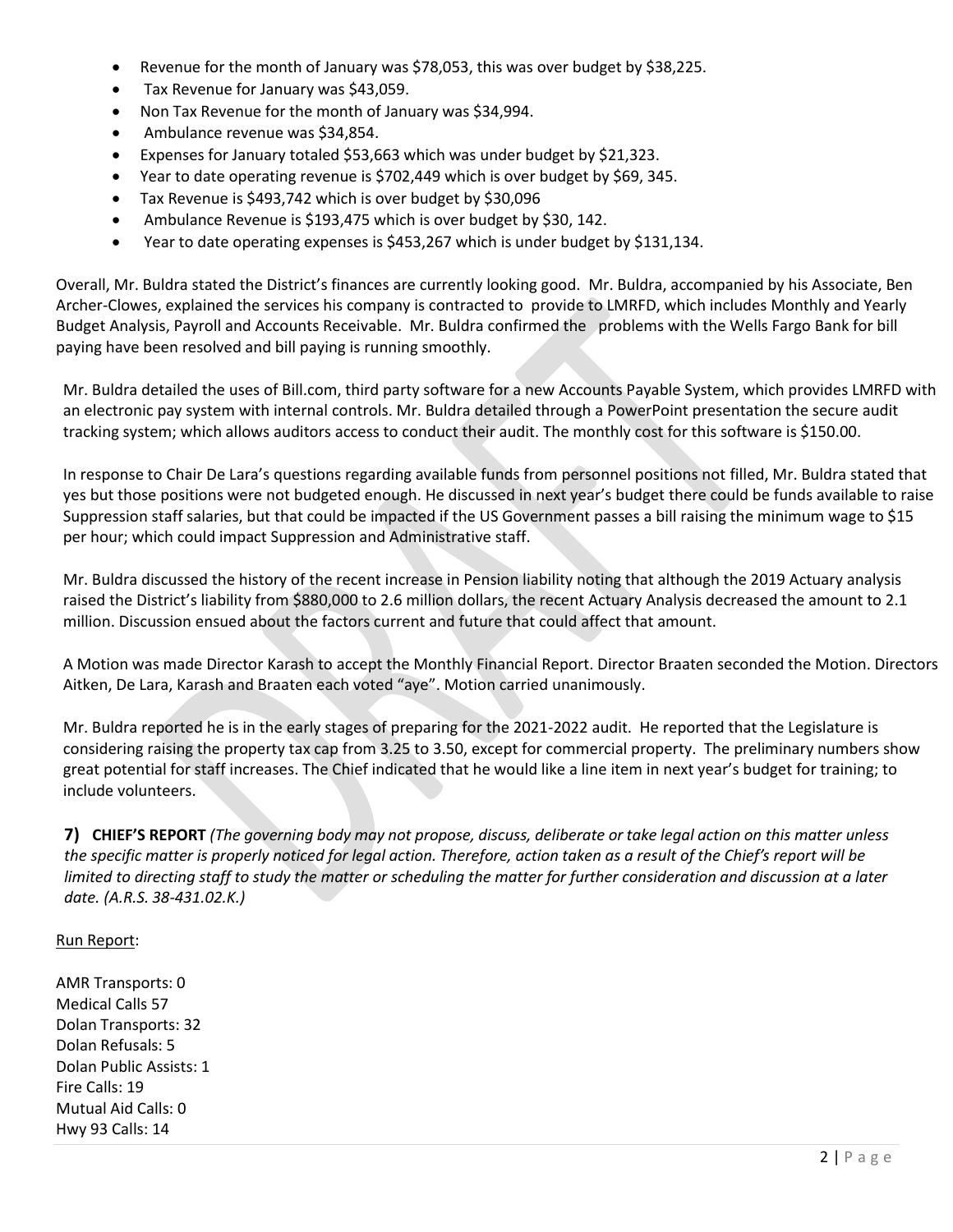Meadview Calls: 19 Meadview Transports: 11 Meadview Refusals: 6 Meadview Public Assists: 2 Meadview Coverage Days: 15

#### Meetings/Conferences/Trainings:

1/23 live fire training/Extrication training at Station 41

1/28 MCFOA meeting via Zoom (the Chief said that attendees gave him lots of praise as to how LMRFD handled the recent major bus crash. Because of COVID, those who have credentials but haven't been able to pass to get their Red Card will have until 2023 to do so.)

2/9 Run review via Zoom

District Properties: We have had a few volunteers step up and stated they would help do the painting at stations 41 and 43; the garage door guys were scheduled to come out on the 10<sup>th</sup> but their schedule didn't allow that so they are rescheduled for the 23<sup>rd</sup>.

#### District Vehicles:

T418 back in service air leak fixed and valves repaired with no leaks, R415 was taken in and repaired. We did receive the new ambulance that the District purchased. DHS to inspect it Monday, Wednesday decals to be put on and radio to be installed. It should be in service Friday at Station 41. All the rigs will then be 4-wheel drive. Chief Bonnee stated that after one of the ambulances from Station 41 is moved to Meadview, the only 2 wheel drive ambulance will be sold.

#### Projects in the Works:

2020 AFG grant has been submitted for the new fire truck and another AFG grant was submitted for turnout gear, extractor and drying cabinet. These grants total \$539,000, and it will be in August/September when the Chief will learn if they are funded.

When the LMRFD Volunteers and equipment went out on Wildland fires last summer in this area, the LMRFD Chief had 30 days to submit the billing for those services/equipment. The paperwork to the US Forestry and Bureau of Land Management was completed by the Volunteer Supervisor and then given to previous Chief Steve Winn for submission, which he failed to do. As a result the LMRFD lost out on receiving the \$291,357.

Also, former Chief Winn neglected to input the necessary and required data to FEMA, who requested a desk review audit. As a result of the missing data, FEMA held up the \$197,000 grant for air packs, with the District's match of \$9,333. Working on entering the missing data for the past 36 hours Chief Bonnee was allowed that the data become current so the District can qualify for FEMA grants. The desk review and audit are okay.

The recently part time office person did not work out and I am looking for two Part time office employees.

## **8) TECHNICAL COMMITTEE REPORT** (Director Braaten/Ellen Reh-Bower)

a. Discussion and possible action regarding: Changes to committee regarding number of volunteers and possible splitting the committee into three separate entities. (Board Chair)

Director Braaten deferred to Ellen Reh-Bower to provide a Report. She described that the overall Technical Committee meets monthly and last met on 2/8/2021 in Meadview. Discussion ensued about the process of the Task Forces; currently Communications, IT, Policies/By Laws, Fair Funding and Volunteer Support. The Chief suggested a drop off page on the LMRFD Website for the Committee and Task Forces information. Discussion ensued about format for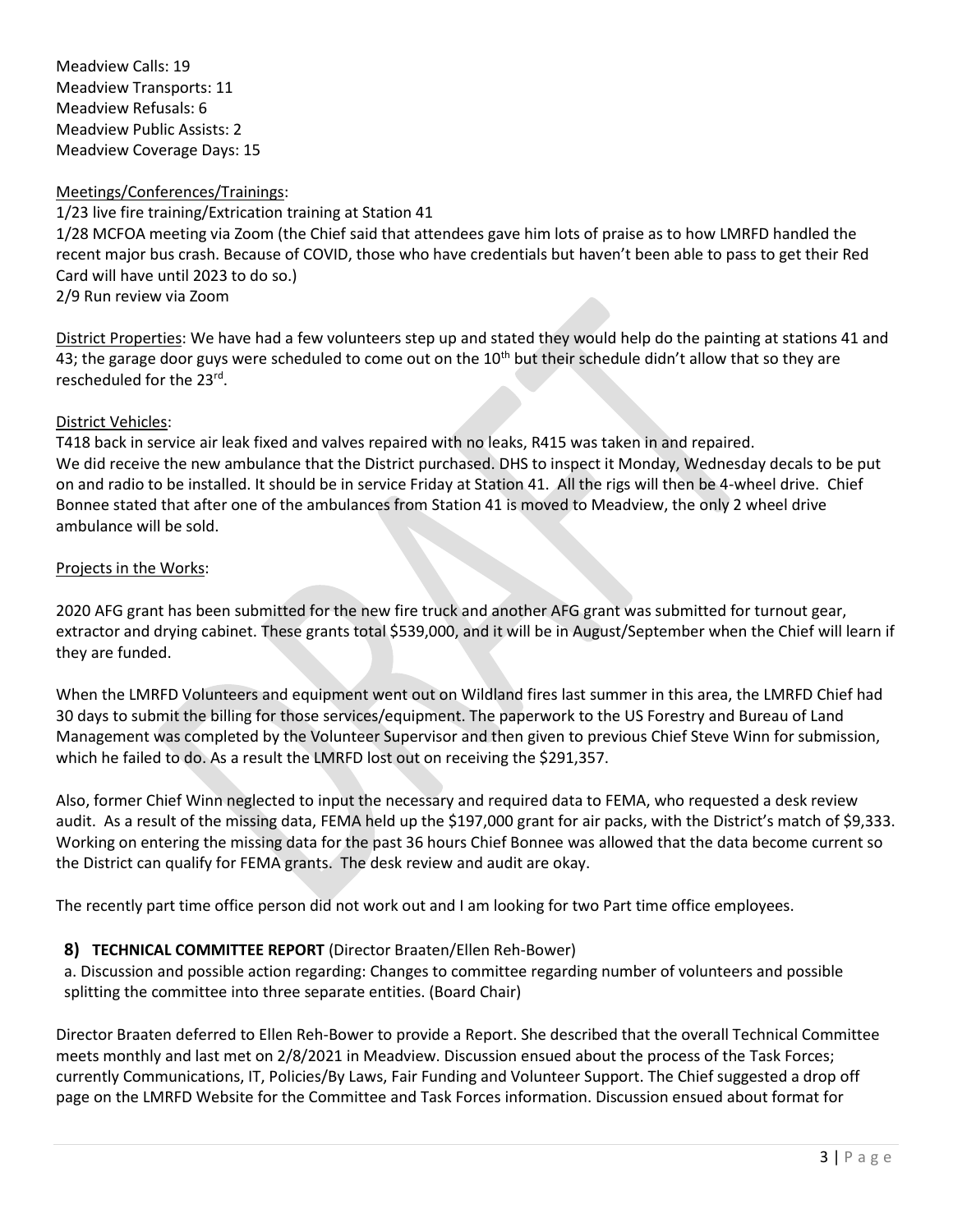Committee/Task Force Reports, and listing of meetings. Task Force updates were given. Chair De Lara will request in writing from the Board Attorney what the Chief's role and participation in all the Task Forces needs to be.

## **9) THE "DRIVE BY GEEK" PRESENTATION**

a. Discussion and possible action regarding: Services provided and changes to Current Contract. (Adam Barnes)

Mr. Barnes reported he has been contracted by the Board to handle the LMRFD Website and Email System. He described the problems with the current system given what the Board wants done. Mr. Barnes described various alternatives.

Chair De Lara made a Motion to accept Mr. Barnes' recommendation to upgrade the website, change to Word Press, make changes to the YouTube, and Facebook pages, and add pages for a calendar and Technical Committee/Task Forces, after he submits a detailed document to the Chief with what changes are to be made for a minimum cost of \$500 not to exceed \$750 to make those changes which will occur within a minimum of one week and a maximum of two weeks.

The Motion was seconded by Director Braaten. Directors Braaten, Karash and De Lara voted "aye" with Director Aitken abstaining. Motion carried.

Chair De Lara reported the Board's attorney is reviewing Mr. Barnes' contract to insert any needed statutory language.

#### **10) REGULAR SESSION**

#### **a. Discussion and possible action regarding: Open Board Seat. (Board Chair)**

Chair De Lara noted that 2 members from the Meadview community expressed interest in serving on the Board; Theodora Koeppen, a former LMRFD Board Member and Larry Tennant, a former LMRFD Board Member. Ms. Koeppen submitted a resume and Mr. Tennant, who was not present at the Meeting, did not. Each Director was asked by Chair De Lara if they had any questions for Ms. Koeppen, each indicated they did not.

A Motion was made by Chair De Lara to accept Ms. Koeppen's application to sit on the Board. The Motion was seconded by Director Aitken. Directors Braaten, Karash, De Lara and Aitken each voted "aye". Motion carried unanimously. The Oath was administered to Ms. Koeppen.

**b. Discussion and possible action regarding: Drop Box items (Technical Committee)** Tabled

#### **c. Discussion and possible action regarding: Priority items for LMRFD with the budget in mind and providing the best service possible. (Director Aitken)**

Director Aitken and the Chief discussed Suppression Staff having the appropriate apparatus, and gear to ensure the safety of the staff; as well as needed building repairs and maintenance.

Mr. Buldra addressed questions from the Chief and Board Members whether this year's budget would allow capital expenditures, for vehicle maintenance and repair and facility repairs. He answered that LMRFD started the 2020-2021 Budget year with \$635,000 in reserve and as of today that amount is \$890,000, so this year would be the time to make those capital expenditures, and look to next year's budget to make facility repairs.

The Chief informed the Board of the LMRFD vehicle repairs that have been made and are being made. He discussed the brand new turnouts for staff and the \$197,000 grant received for NFPS compliant air packs that have been ordered.

Chair De Lara recognized a member of the public, Walt Kiffer, 7288 W. 9<sup>th</sup> Street, Dolan Springs, who mentioned the issue of making Station 43 more habitable for staff, especially for overnight stays.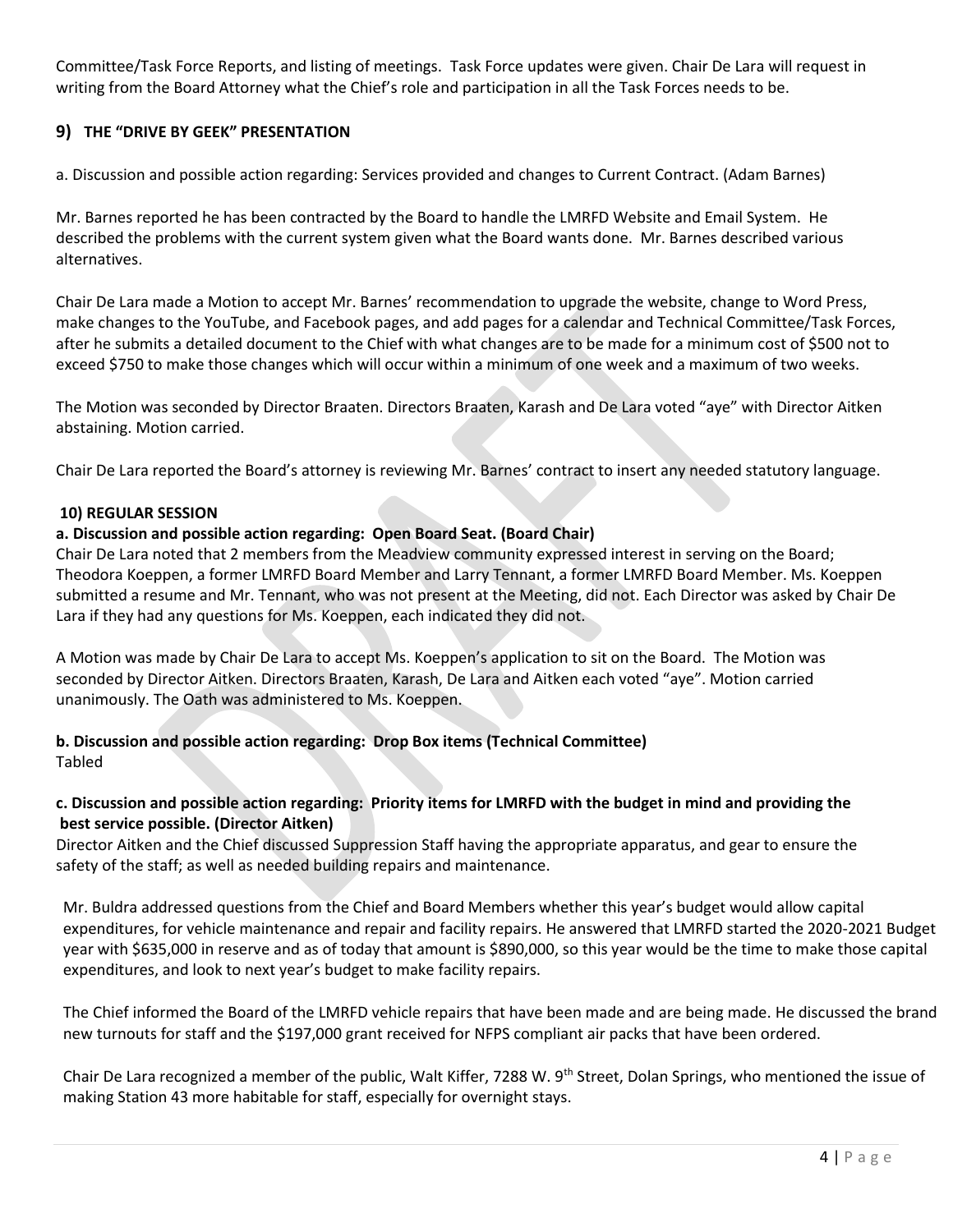Discussion ensued about the use of volunteers to do painting, and the improvements to Station 43 office, and other rooms. Mr. Archer-Clowes will send the Chief information about a grant for new mattresses for the sleeping areas.

## **d. Discussion and possible action regarding: Uses of Station 41,42, and 43. (Board Chair/Director Braaten)** Tabled

#### **e. Discussion and possible action regarding: Mileage and reimbursement of Board Members. (Board Chair)**Chair De

Lara noted that a previous LMRFD Board voted for Mileage Reimbursement for Board Members who attended Board Meetings in either Dolan Springs or Meadview. A form was created and submitted once a month. Director Braaten raised the issue of Mileage reimbursement for Board Members who attend the Technical Committee/Task Force Meetings. Chair De Lara suggested that item be put on the next Agenda.

#### **f. Discussion and possible action regarding: Target Solutions/train program. (Chief Bonnee)**

Chief Bonnee discussed the Target Solutions online training program for FT Suppression staff members and volunteers. He noted the great value for this type of training program, which cost \$128.50 per employee per year for three years. He advocated purchasing the program for 10 individuals.

A Motion was made by Director Braaten to accept the Target Solutions Contract as presented. Director Aitken seconded the Motion. Directors Aitken, De Lara, Karash and Braaten each voted "aye". Motion carried unanimously. Chair De Lara indicated this contract would be sent to the Board attorney for any needed changes to the wording.

#### **g. Discussion and possible action regarding: Repairs to LMRFD buildings and paint repairs. (Board Chair/Chief Bonnee).**

This item was covered under Budget discussions. No Action.

#### **h. Discussion and possible action regarding: Chief selection and why a chief in LMRFD needs a paramedic certificate. (Board Chair)**

Discussion ensued about the advantages of having a Fire Chief also be a Paramedic and the advantages it holds for a small district like LMRFD. A Policy will be developed regarding that requirement and that Policy will be placed on the next Agenda.

## **i. Discussion and possible action regarding: Complaints filed with Attorney General's office**

Chair De Lara reported that four complaints were filed with the AZ Attorney General's Office. Chair De Lara is working with the Board attorney to respond to those complaints, some of which have been addressed and resolved. She noted that the public, under a Freedom of Information Act, can request a copy of those complaints from the AZ Attorney General. Chair De Lara stated that after the Investigation has been completed, the Board will make the information available to the public.

No action.

11) CALL to the PUBLIC (The Fire District Board is not permitted to discuss or take action on any item(s) that are not on *the Agenda that are raised in the call to the public. However, individual Board Members may be permitted to respond to criticism directed to them. Otherwise, the Board may direct that staff review the matter or that the matter be placed on a future agenda. The Fire District Board cannot discuss or take legal action on any issue raised during the Call to the Public due to restriction of the Opening Meeting Law).*

Ellen Reh-Bower, Dolan Springs, asked who filed the complaints. Chair De Lara reported former LMRFD employee Lovelle Barnett, former LMRFD Chief Steve Winn and former LMRFD Board Chair Deb Cass.

#### **12) CONSIDERATION OF FUTURE AGENDA ITEMS**

Chair De Lara will have the items carried over from today's meeting. The Chief asked that a Meadview Annexation request be placed on the Agenda.